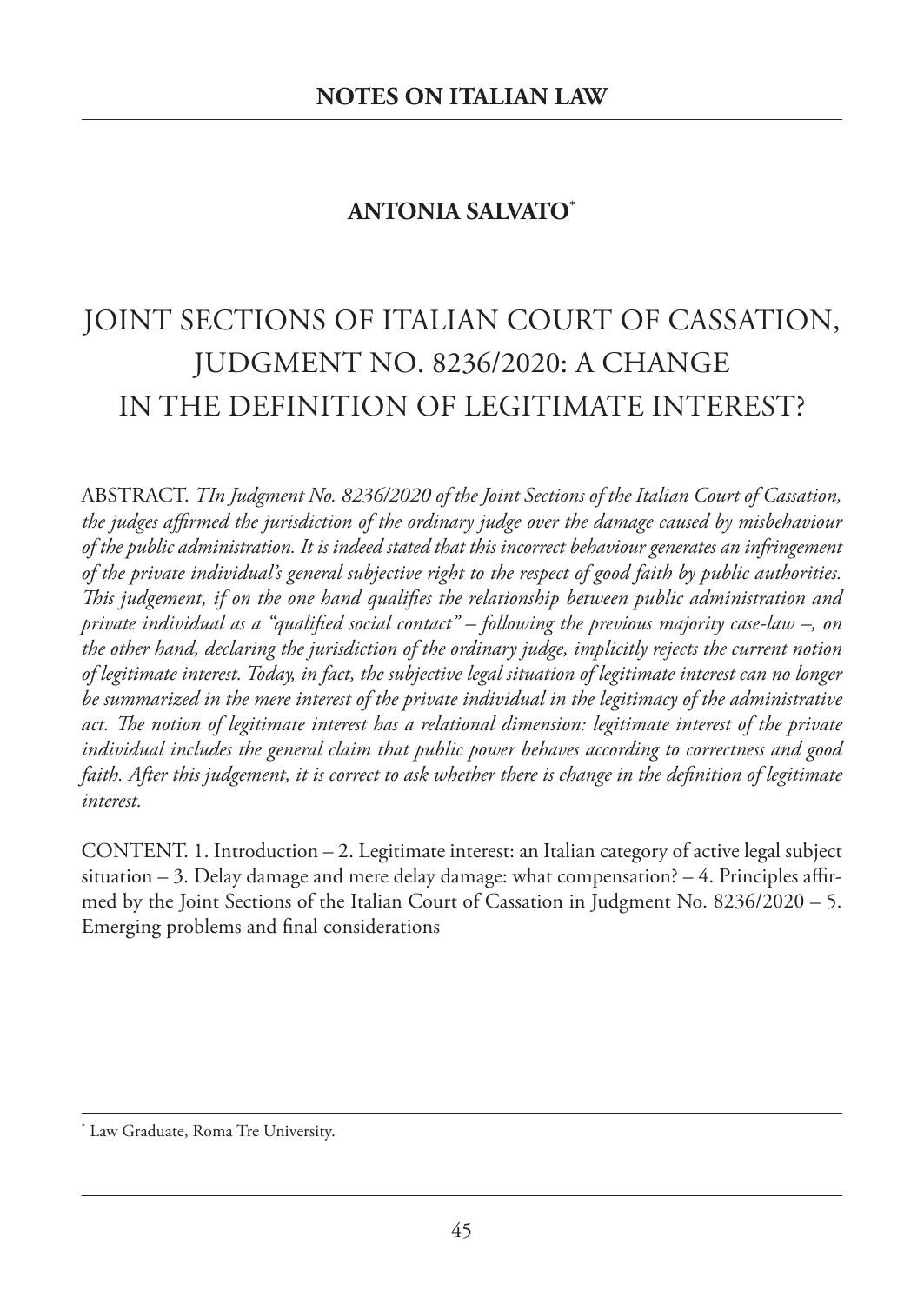#### *1. Introduction*

In the Italian legal system, there are two different judges: the ordinary and the administrative judge. The ordinary judge is normally competent for all situations in which a "subjective right" is violated, whilst the competence of the administrative judge concerns the injury of the so-called "legitimate interests", except in cases expressly provided for by law, <sup>1</sup> caused by the public power.

As for subjective rights, the private individual is entitled to compensation for damage deriving from the violation of legitimate interests. <sup>2</sup> A specific unfair damage that the public administration can cause to the private individual is the damage which derives from the failure to respect the time constraints within which the administrative power must respect: it is called "delay damage". The public administration has the obligation to compensate the unjust damage caused by the non-observance, intentional or negligent, of the procedural deadline. The public administration, in fact, has the obligation to observe the duties of correctness and good faith, provided by Italian civil law, in the context of its relationship with the private individual. For this damage, Art. 133, para. 1, lett. a), n. 1, Italian Administrative Procedural Code provides for the exclusive jurisdiction of the administrative judge.

In a context of prevailing uncertainty<sup>3</sup> about whether the private individual is entitled to compensation for damage caused by misbehaviour of the public administration, in the absence of the attribution of the subtended essential value, the Joint Sections of Italian Court of Cassation judged on it <sup>4</sup> and affirmed the compensation of the damage caused by the misbehaviour of the public administration, declaring the competence of the ordinary judge.

<sup>1</sup> For the definition of "legitimate interest", see *infra*, para. 2.

<sup>2</sup> See *infra* para. 3.

<sup>3</sup> See *infra* para. 3. The majority of the previous case-law excludes compensation in the case of the absence of the attribution of the subtended essential value.

<sup>4</sup> Joint Sections of Cassation, 28 April 2020, n. 8236.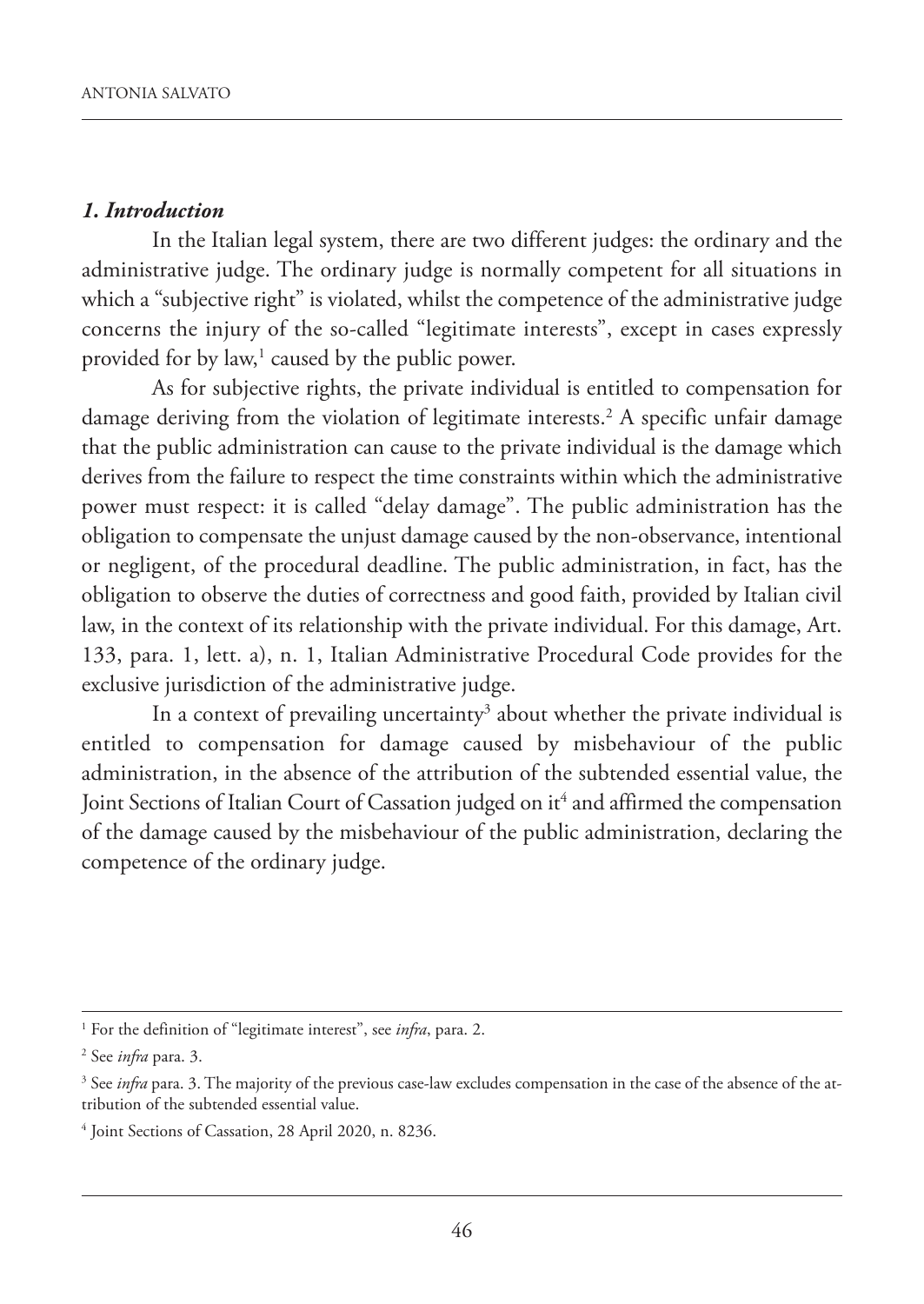### *2. Legitimate interest: an Italian category of active legal subject situation*

The Italian legal system is characterised by an autonomous subjective legal situation in the context of the administrative relations, different from the "subjective right" shared with other legal systems, <sup>5</sup> namely, the "legitimate interest". 6

The bipartition between subjective right and legitimate interest stems directly from the Italian Constitution, in particular from Arts. 24, 103 and 113, <sup>7</sup> which confirm the existence of this category. Nevertheless, a specific definition of legitimate interest is not present in the current legal framework. 8

At first, legitimate interests were considered only as instrumental subjective legal situations to administrative power legitimacy, without any link to a specific essential value.

With the passing of time, several theories on the definition of "legitimate interest" have been formulated. <sup>9</sup> First, the theory of the so-called "occasionally protected

 $5$  In foreign legal systems, the category of "legitimate interest" does not formally exist (except for the Spanish system, as enshrined in Art. 24 of the Constitution). Nevertheless, in all legal systems, the private citizen can enjoy a subjective legal position towards the public administration; for example, the German system considers "public subjective rights", which have a different denomination but the similar substance to the Italian legitimate interests. For further details, in particular on the English and French systems, see S. CASSESE, *Le basi del diritto amministrativo*, Torino, Garzanti, 1995, p. 66.

<sup>&</sup>lt;sup>6</sup> The legal institution of the legitimate interest has been part of the Italian system since 1889, with the so-called "Crispi Reform" (Law no. 5992 of 31 March 1889). The protection of the legitimate interest could not be entrusted to the ordinary judge, which was competent only for subjective rights. The jurisdiction of the ordinary judge, in fact, would have entailed a violation of the principle of separation of powers, since the judicial power would have replaced the executive power of the public administration. Therefore, protection was delegated to the Council of State, which at the time was not a judicial body, but an advisory body of the government.

<sup>7</sup> Art. 24, para. 1, Italian Constitution: "Tutti possono agire in giudizio per la tutela dei propri diritti e interessi legittimi"; in this article, legitimate interest is equated with subjective right and its judicial protection is guaranteed.

Art. 103, para. 1, Italian Constitution: "*Il Consiglio di Stato e gli altri organi di giustizia amministrativa hanno giuri*sdizione per la tutela nei confronti della pubblica amministrazione degli interessi legittimi e, in particolari materie indicate *dalla legge, anche dei diritti soggettivi*". This Article provides that legitimate interest is the administrative jurisdiction's principal object.

Art. 113, para. 1, Italian Constitution: "*Contro gli atti della pubblica amministrazione è sempre ammessa la tutela giu*risdizionale dei diritti e degli interessi legittimi dinanzi agli organi di giurisdizione ordinaria o amministrativa", the protection of legitimate interest is always admitted against administrative acts.

<sup>8</sup> G. NAPOLITANO, *La logica del diritto amministrativo*, Il Mulino, Bologna, 2020, p. 279; E. CASETTA, *Manuale di diritto amministrativo*, Milano, Giuffrè, 2018, p. 330.

<sup>9</sup> For further considerations, see F.G. SCOCCA, *Interesse legittimo, Storia e teoria*, in *Diritto pubblico*, n. 3, 2017, pp.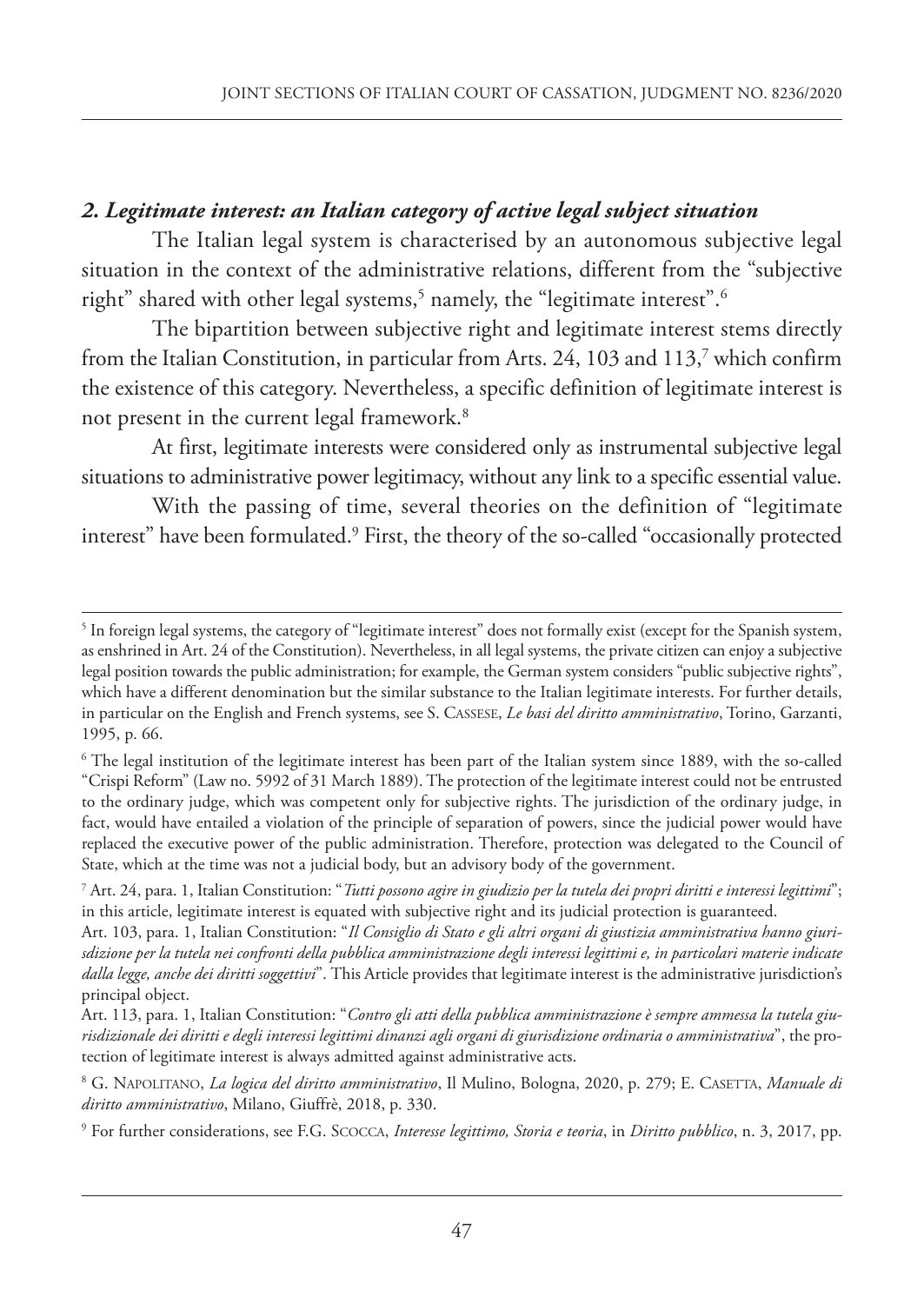interest": the legitimate interest consists in a favourable position of the subject not protected directly but only occasionally, i.e. when the position corresponds with a prejudice to a public interest, resulting instrumental in maximizing the public interest. Second, the procedural theory: the legitimate interest coincides with the interest to appeal of the recipient of the unfavourable provision. Third, the theory of legitimate interest being instrumental in ensuring the legitimacy of administrative acts: the former substantiates itself in the private claim to the legitimate exercise of administrative power. Lastly, the normative theory: the legitimate interest is a substantial legal situation – not procedural –, directly protected by the legal system, and it attributes to its owner multiple powers and faculties aimed at achieving or protecting an essential value potentially damaged by the administrative provision. 10

Following the important judgment of the Court of Cassation of 1999,<sup>11</sup> which recognized the direct enforceability of the legitimate interest, including compensation when a violation of an essential value occurs, the aforementioned regulatory theory has been incorporated into the Administrative Procedural Code (CPA). <sup>12</sup> In particular, Art. 34, para. 1, lett. c), CPA13 provides that the administrative judge has the power to issue a judgment ordering the public administration to adopt a binding measure; the previous failure to adopt these measures, in fact, denied the private individual the due favourable effects. With this provision, which consequently admits a judgment reversing the adoption of an act entirely attributable to the public administration, Italy aligns with other European systems. 14

<sup>14</sup> The action introduced in the Italian code conforms to the German paradigm of *Verpflichtungsklage* and to the

<sup>945-984.</sup>

 $10$  This theory finds its foundation in Art. 24, Italian Constitution, which, for the purposes of judicial protection, has equated the notions of legitimate interests with subjective rights. The private interest would be differentiated from the interest of the *quisque de populo*, and thus qualified, as it consists of an advantageous position in relation to a specific essential value.

<sup>&</sup>lt;sup>11</sup> Joint Sections of Court of Cassation 22 July 1999, n. 500.

<sup>&</sup>lt;sup>12</sup> Legislative decree No. 104 of 2 July 2010.

<sup>13</sup> Art. 34, para. 1, lett. c), CPA: «L'azione di condanna al rilascio di un provvedimento richiesto è esercitata, nei limiti di cui all'art. 31, comma 3, contestualmente all'azione di annullamento del provvedimento di diniego o all'azione avverso il silenzio».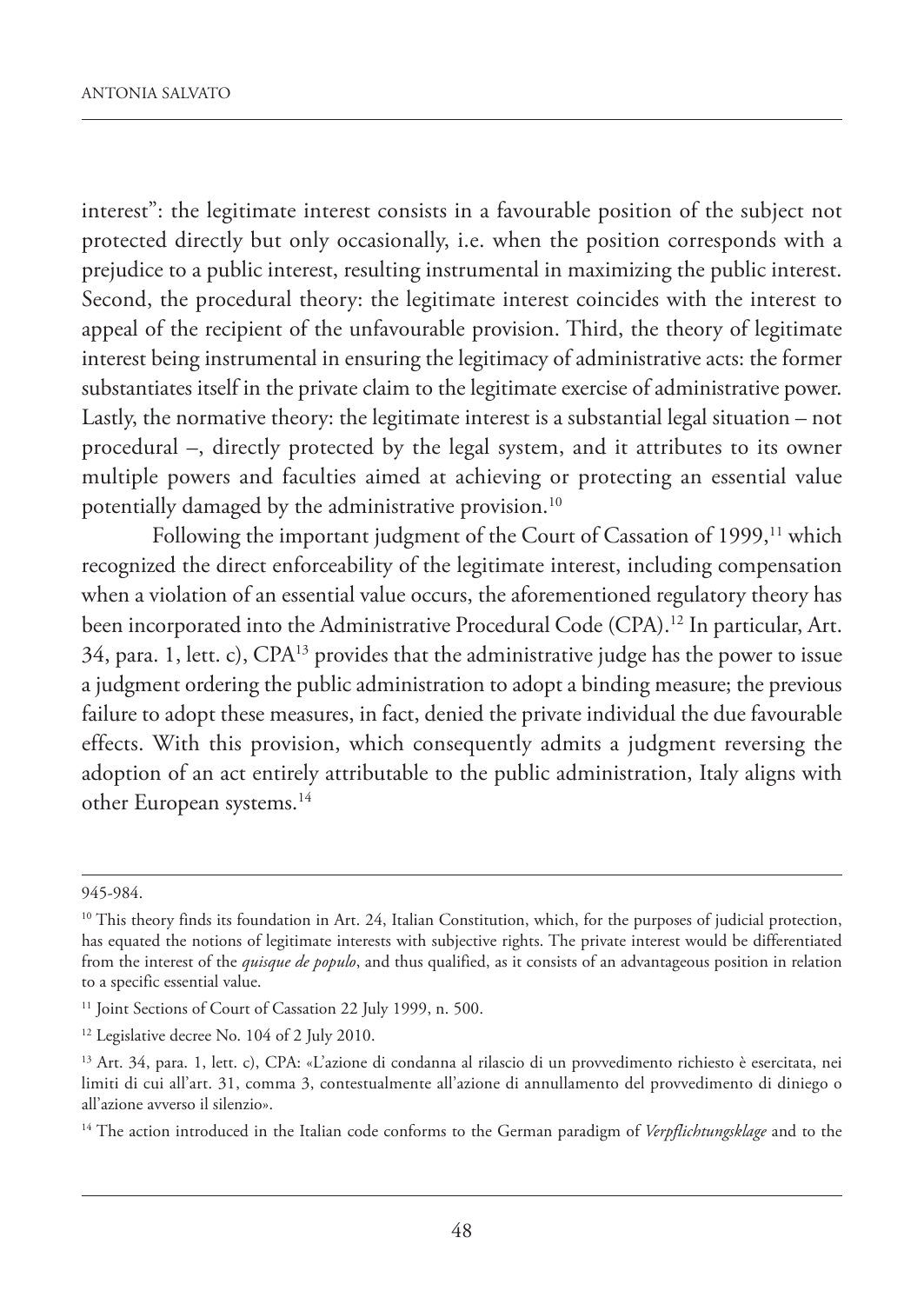A situation of "subjective right" is undoubtedly present when, in order to satisfy an active legal situation, there is no need for intermediate intervention by the public administration, whilst a "legitimate interest" exists when a private subject aspires to a result for which the intermediation of administrative power is necessary. This latter subjective legal situation is indispensable in a legal system, as it legitimizes the private subject to require compliance for correctness (understood as good faith already in the moment prior to the issuance of a provision) by the public administration.

From the point of view of the protection of the legitimate interest, it is entrusted to a different judge from the ordinary one, who, however, is not completely excluded from the dispute with the public administration: <sup>15</sup> in fact, the ordinary judge is still competent for all remaining disputes with the public administration concerning subjective rights. Article 103 of the Italian Constitution, entrusts jurisdiction in the matter of legitimate interests to the administrative judge and, in particular areas provided for by law, also of subjective rights. 16

#### *3. Delay damage and mere delay damage: what compensation?*

As already considered, following Judgment No. 500/1999 of the Court of Cassation, <sup>17</sup> the private individual is entitled to compensation for damage deriving from

English one of mandatory order. In Germany, paras. 42 e 113 of *Verwaltungsgerichtsordnung* (German administrative process code) allow the adoption of a sentence condemning an act previously refused or omitted if the plaintiff claims that their own subjective public right has been violated by the illegitimate behaviour of the public administration. In the United Kingdom, similarly, the mandatory order is the order commanding a public authority to perform a public duty.

<sup>15</sup> G. NAPOLITANO, *La logica del diritto amministrativo*, Il Mulino, Bologna, 2020, p. 278.

<sup>&</sup>lt;sup>16</sup> In the latter case we can talk about "exclusive jurisdiction", whilst the administrative judge can be considered the "natural judge" of legitimate interests.

<sup>&</sup>lt;sup>17</sup> Before this judgement, the only protection recognized and granted to the injured party for unjust damage to legitimate interests, was the indirect one within an action for annulment, through which the private individual could only obtain the elimination of a specific damaging illegal measure issued by the public administration. Indeed, prior to the CPA, the protection of legitimate interests was focused not on the administrative relation – which arises between the proceeding administration and the citizen – but only on the administrative provision. Thus, the public administration was requested to compensate only damages to fundamental rights. This was because Art. 2043 of the Italian Civil Code (CC) was interpreted in reference only to subjective rights (Art. 2043 CC: «Qualunque fatto doloso o colposo, che cagiona a altri un danno ingiusto, obbliga colui che ha commesso il fatto a risarcire il danno»).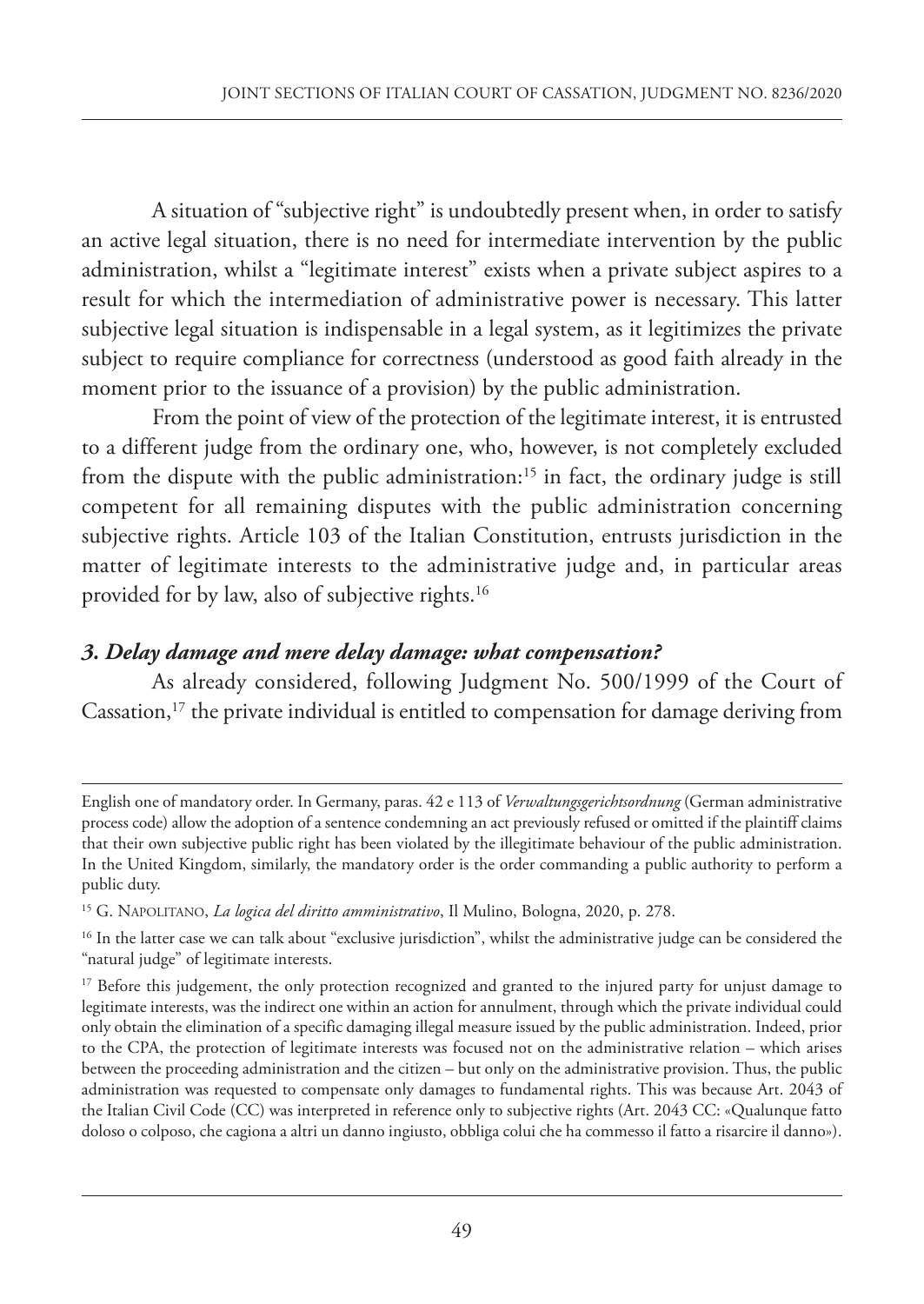infringement of legitimate interests. In particular, for the compensation of the so-called legitimate "pretensive interests"<sup>18</sup> – aimed at achieving the adoption of a specific administrative measure expanding their legal sphere – the administrative judge must make a prognosis of the specific essential value underlying the legitimate interest: the basis of the private claim must be verified. <sup>19</sup> The decision of the Cassation was transposed in Art. 30 CPA; this provision explicitly confers compensatory protection, which can be exercised before the administrative judge, against unjust pecuniary damage deriving from the unlawful exercise of administrative activity or from failure to exercise mandatory administrative activity. <sup>20</sup> In this way, public administration is responsible for the so-called "pre-contractual liability": when an administrative procedure is initiated, a "qualified relational situation" arises between the private individual and the public administration, so responsibility derives from "qualified social contact". <sup>21</sup> Public administration abuses its power by violating the duties of fairness and good faith.

A specific unfair damage that the public administration can cause to the private individual is the damage which derives from the failure to respect the time constraints within which the administrative power must act. <sup>22</sup> This damage is called "delay damage": it is stated that the public administration has the obligation to compensate the unjust

The judgment n. 500/1999 was precisely the expression of a change in the function of compensation protection which had already taken place in civil law, no longer aimed at punishing unlawful behaviour, but at restoring the assets of the injured party. P. FIORENTINO, *La tutela risarcitoria dell'interesse legittimo*, in *Salvis Juribus*, 26 June 2018, available at <http://www.salvisjuribus.it/la-tutela-risarcitoria-dellinteresse-legittimo/>.

<sup>18</sup> M. NIGRO, *Giustizia amministrativa,* Bologna, Il Mulino, 1983.

<sup>&</sup>lt;sup>19</sup> Part of the Italian doctrine disputes this need for the judgment of attribution for the purposes of compensation for damage. It is indeed argued, that following such judgment there can no longer exist a legitimate interest, but, directly, a subjective right, for which a full protection is always required.

<sup>20</sup> Art. 30, para. 2, CPA: «Può essere chiesta la condanna al risarcimento del danno ingiusto derivante dall'illegittimo esercizio dell'attività amministrativa o dal mancato esercizio di quella obbligatoria».

<sup>&</sup>lt;sup>21</sup> Qualified social contact is a situation suitable to create reasonable and well-founded expectations for the private individual, who has a procedure opened with the public administration (a "negotiation" started). Court of Cassation, section I, 20 December 2011, n. 27648.

 $^{22}$  Art. 2, Law n. 241/1990 (Law of Administrative Procedure), establishes the fundamental principle of certainty of the time in which the public administration must provide. In this way, Art. 41 of the Charter of Nice (Charter of Fundamental Rights of the European Union) is implemented. The citizen has the right to "good administration": matters concerning him must be dealt with within a reasonable time.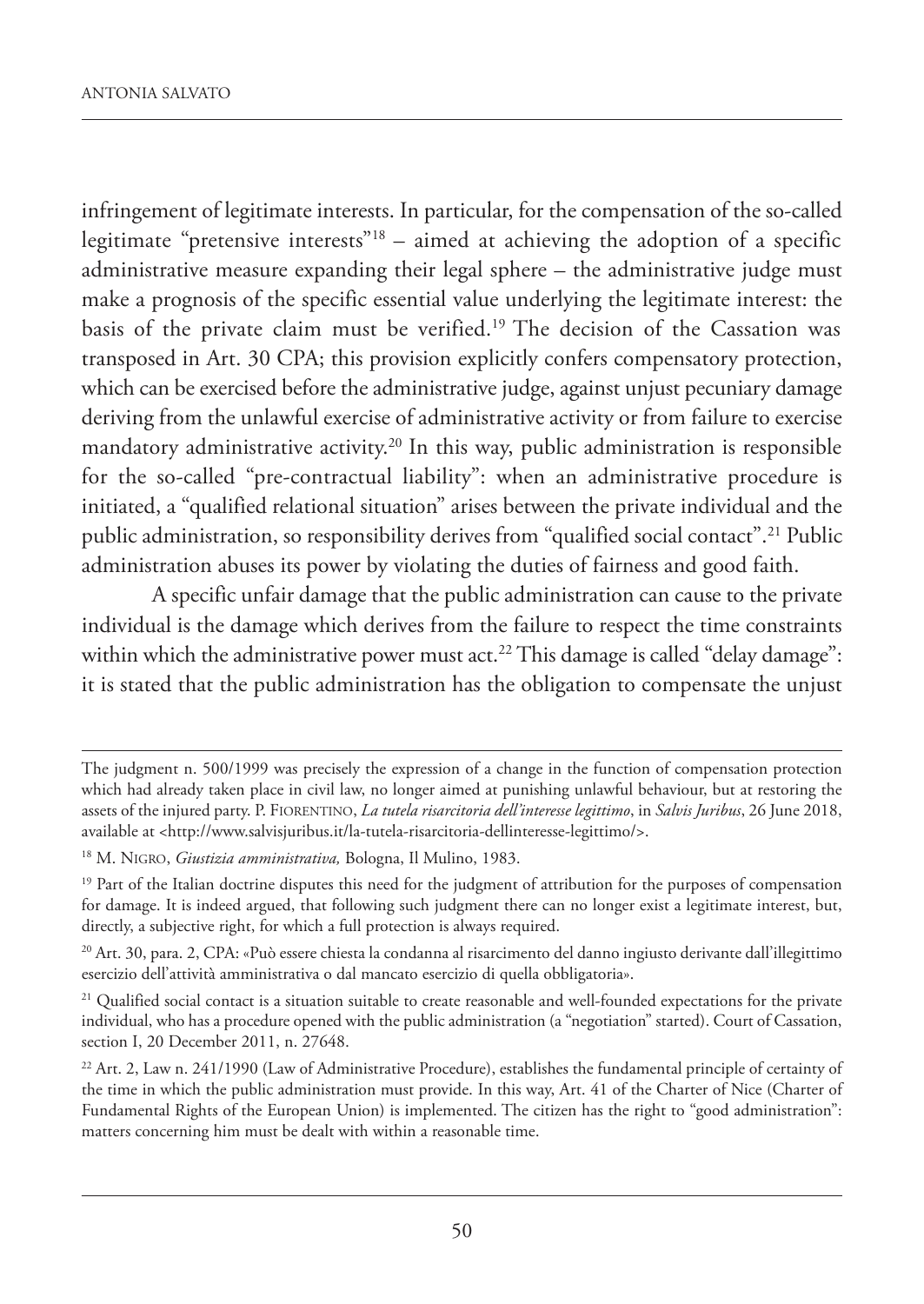damage caused by the non-observance, whether intentional or negligent, of the procedural deadline. For this damage, Art. 133, para. 1, lett. a), n. 1, CPA provides for the exclusive jurisdiction of the administrative judge.

The fundamental problem concerning the delay damage is whether it can be compensated regardless of the attribution of the subtended essential value.

There are two possible cases of delay damage. <sup>23</sup> In the first one, the damage derives from the delay with which the public administration issued the favourable act requested; in this case, the private individual is the owner of the subtended essential value. Therefore, compensatory protection is certainly admitted. The injustice of the damage, in fact, derives from the belated achievement of the essential value by the private individual.

In the second case, the administration does not issue any act, or it does issue a negative – even if legitimate – act beyond the final term. In this case, damage is caused by the so-called "mere delay", as the private individual asks for the related compensation regardless of the attribution of the subtended essential value.

The case-law on the subject is divided on whether or not the compensation for damage caused by mere delay can be deemed as admissible. Part of the jurisprudence, in fact, starting from the affirmation of the exclusive jurisdiction in matter of delay of the administrative judge, affirms that time is an effective subjective right; the delay damage, therefore, must be compensated regardless of the demonstration of attribution of the subtended essential value. <sup>24</sup> However, in opposite pronunciations, majoritarian jurisprudence affirms that compensation for delay damage cannot disregard the pertaining of the essential value. The compensation is therefore subject to the demonstration that the provision of the public administration would have been favourable for the private individual as, lacking such proof, there can be no unfair damage. 25

<sup>23</sup> L. FACONDINI, *Danno da ritardo: la tutela risarcitoria degli interessi procedimentali*, 26 July 2019, available at <https://www.diritto.it/danno-da-ritardo-la-tutela-risarcitoria-degli-interessi-procedimentali/>.

<sup>&</sup>lt;sup>24</sup> Italian Council of State, section V, 10 February 2015, n. 675; Council of State, section V, 21 June 2013, n. 3407; Council of State, section V, 28 February 2011, n. 1271.

<sup>&</sup>lt;sup>25</sup> Italian Council of State, section V, 18 March 2019, n. 1740; Council of State, section IV, 12 July 2018, n. 4260; Council of State, section IV, 8 February 2018, n. 825; Council of State, section IV, 17 January 2018, n. 240; Council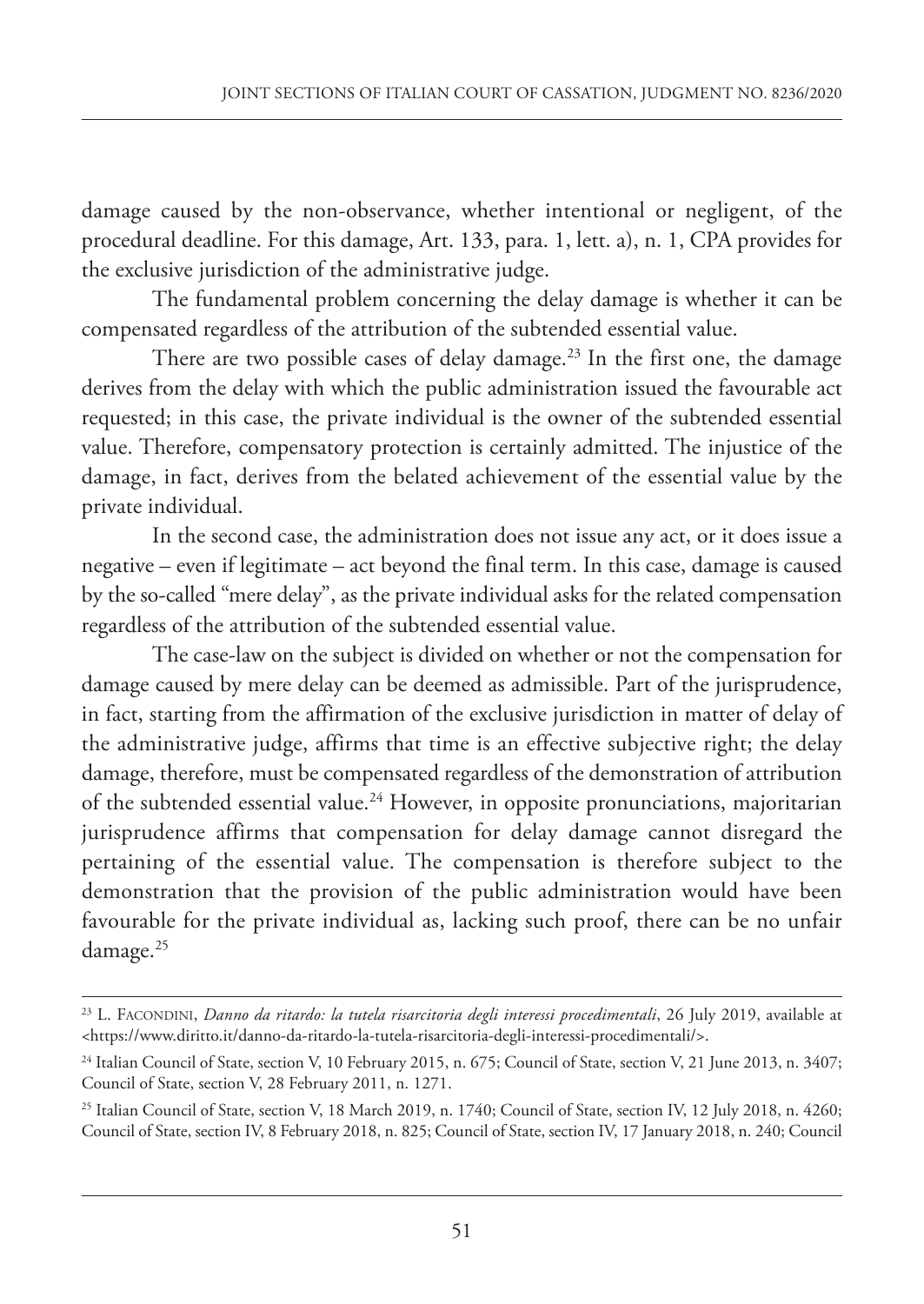#### *4. Principles affirmed by the Joint Sections of the Italian Court of Cassation in Judgment No. 8236/2020*

In this jurisprudential and regulatory context, the recent Judgment No. 8236 of the Joint Sections of the Court of Cassation of 28 April 2020 has profoundly innovated the system just described concerning the compensation of delay damage. It is necessary to analyse the case to better understand the decision of the Court of Cassation.

A company wanted to realize a big hotel complex in a particular area in the Italian Region Friuli-Venezia Giulia and, to that purpose, presented a construction project to the relevant municipal administration in June 2012. Following this, the municipal administration gave to the company a positive opinion on the project. Nevertheless, after a change in the building regulations on the urban area at issue, the municipal administration denied the permission to build the hotel complex in September 2016.

Therefore, the company complained that the administration had behaved in a non-univocal way26 and thus started a trial against the administration to obtain compensation for the damage.

The company took legal actions before the ordinary judge, as it complained

of State, section IV, 23 June 2017, n. 3068.

With the 2009 legislative reform, Art. 2 *bis* was introduced into Law n. 241/1990. Art. 2 *bis*, para. 1, («Le pubbliche amministrazioni e i soggetti di cui all'articolo 1, comma 1-ter, sono tenuti al risarcimento del danno ingiusto cagionato in conseguenza dell'inosservanza dolosa o colposa del termine di conclusione del procedimento») expressly establishes the compensation for damages deriving from non-compliance with the procedural deadlines, thus providing a new argument in support of those who claimed the compensation of the mere time factor, independently considered. The dominant jurisprudence has, however, continued to support the need for a positive verification of the attribution of the subtended essential value for the purpose of compensation. The administrative judges, in fact, reaffirm the definition of legitimate interest given in the sentence of the Plenary Assembly of the Italian Council of State n. 3/2011: it is an advantageous position linked to a specific essential value. See F. NERLI, *Il danno da omessa o ritardata emanazione del provvedimento amministrativo*, 5 March 2020, available at <https://www.diritto.it/il-dannoda-omessa-o-ritardata-emanazione-del-provvedimento-amministrativo/>; M. BENEDETTI, *Danno da ritardo*, 23 May 2019, available at <https://www.diritto24.ilsole24ore.com/art/dirittoCivile/responsabilita/2019-05-23/dannoritardo-151054.php>.

<sup>&</sup>lt;sup>26</sup> Joint Sections of Cassation, 28 April 2020, n. 8236, para. 2, which refers to para. 55 of the introductory summons of the company to judgment.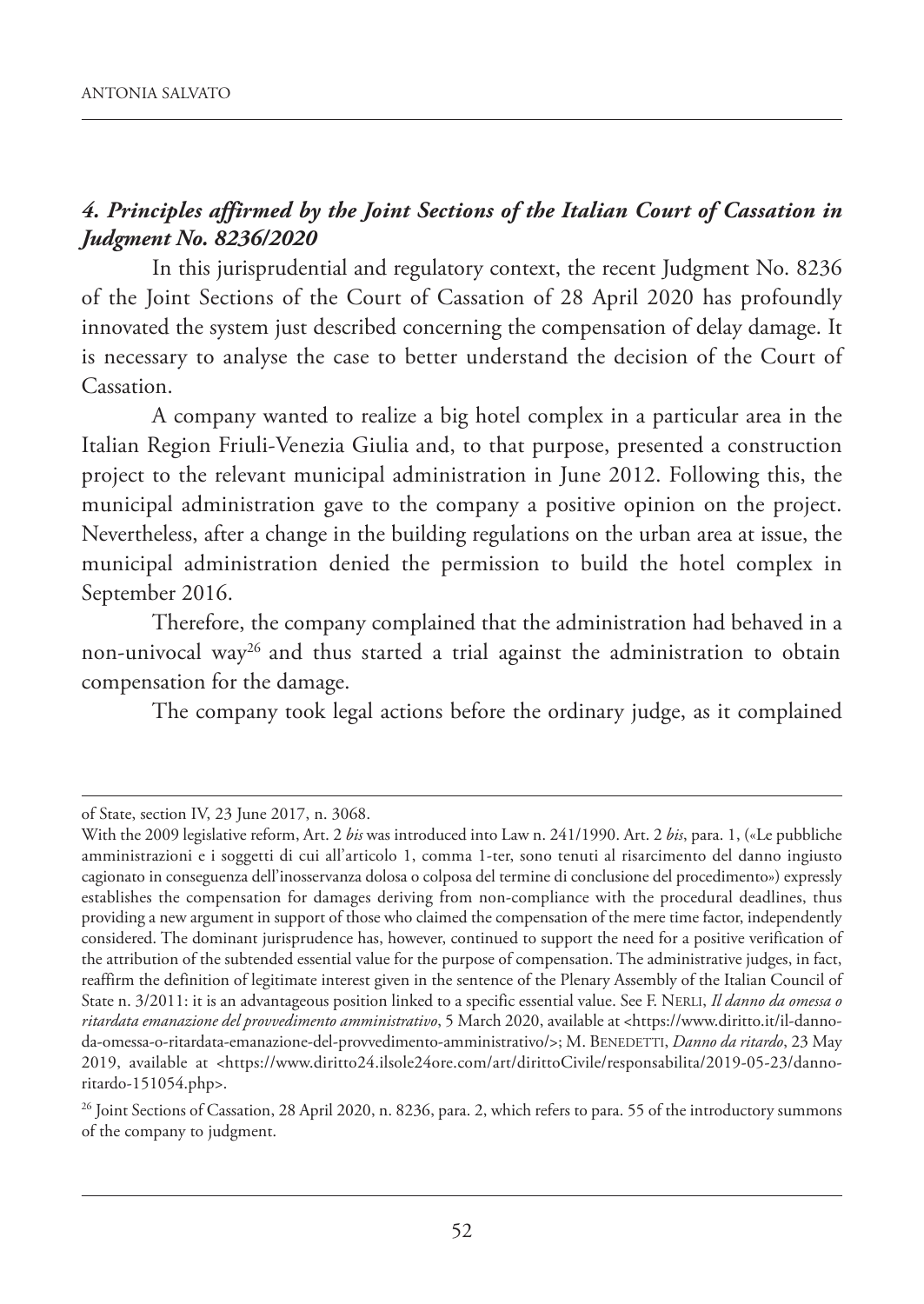that the administration had denied the building permission even though its previous conduct suggested that the construction of the hotel complex would have been allowed. This positive behaviour produced in the company a legitimate expectation on the possibility of a permission concerning the construction of the building. In support of its claim, the company recalled the ordinance of the Joint Sections of the Court of Cassation No. 6594/2011, for which the damage has to be "causally" connected to the matter indicated by the law to be the exclusive competence of the administrative judge, connection which is absent in the present case.

The municipal administration, on the contrary, raised an exception funded on the lack of jurisdiction, stating that the jurisdiction pertained to the administrative judge. In fact, in the administration's opinion, there was no positive formal action suitable to justify the birth of a legitimate expectation, but there was only a mere violation of the procedural terms: the damage to be compensated was a delay damage. Moreover, the administration supported that the construction subject belonged to the exclusive jurisdiction of the administrative judge. <sup>27</sup> Finally, the municipal administration argued that what was stated in the ordinance was not applicable to the specific case. In fact, ordinance No. 6594/2011 concerned a case in which the administration had issued an act extending the legal sphere of the private individual; in this case, instead, there is not any favourable act.

The Joint Sections of the Court of Cassation note firstly how the issue undoubtedly falls within the construction field, as stated by the municipal administration. Nevertheless, the company's claim for compensation concerns damage not caused by acts or provisions of the administration, but by its conduct, in the relations between its offices and the company: it is therefore a damage from conduct; the legitimacy of administrative acts is not discussed. <sup>28</sup> In this case, the injury derives

<sup>27</sup> As it is stated in Art. 133, para. 1, lett. f), CPA: «Sono devolute alla giurisdizione esclusiva del giudice amministrativo, salvo ulteriori previsioni di legge […] le controversie aventi ad oggetto gli atti e i provvedimenti delle pubbliche amministrazioni in materia urbanistica e edilizia, concernente tutti gli aspetti dell'uso del territorio, e ferme restando le giurisdizioni del Tribunale superiore delle acque pubbliche e del Commissario liquidatore per gli usi civici, nonché del giudice ordinario per le controversie riguardanti la determinazione e la corresponsione delle indennità in conseguenza dell'adozione di atti di natura espropriativa o ablativa».

<sup>&</sup>lt;sup>28</sup> The Joint Sections of the Court of Cassation analyse their previous ordinances, especially n. 6594, 6595 and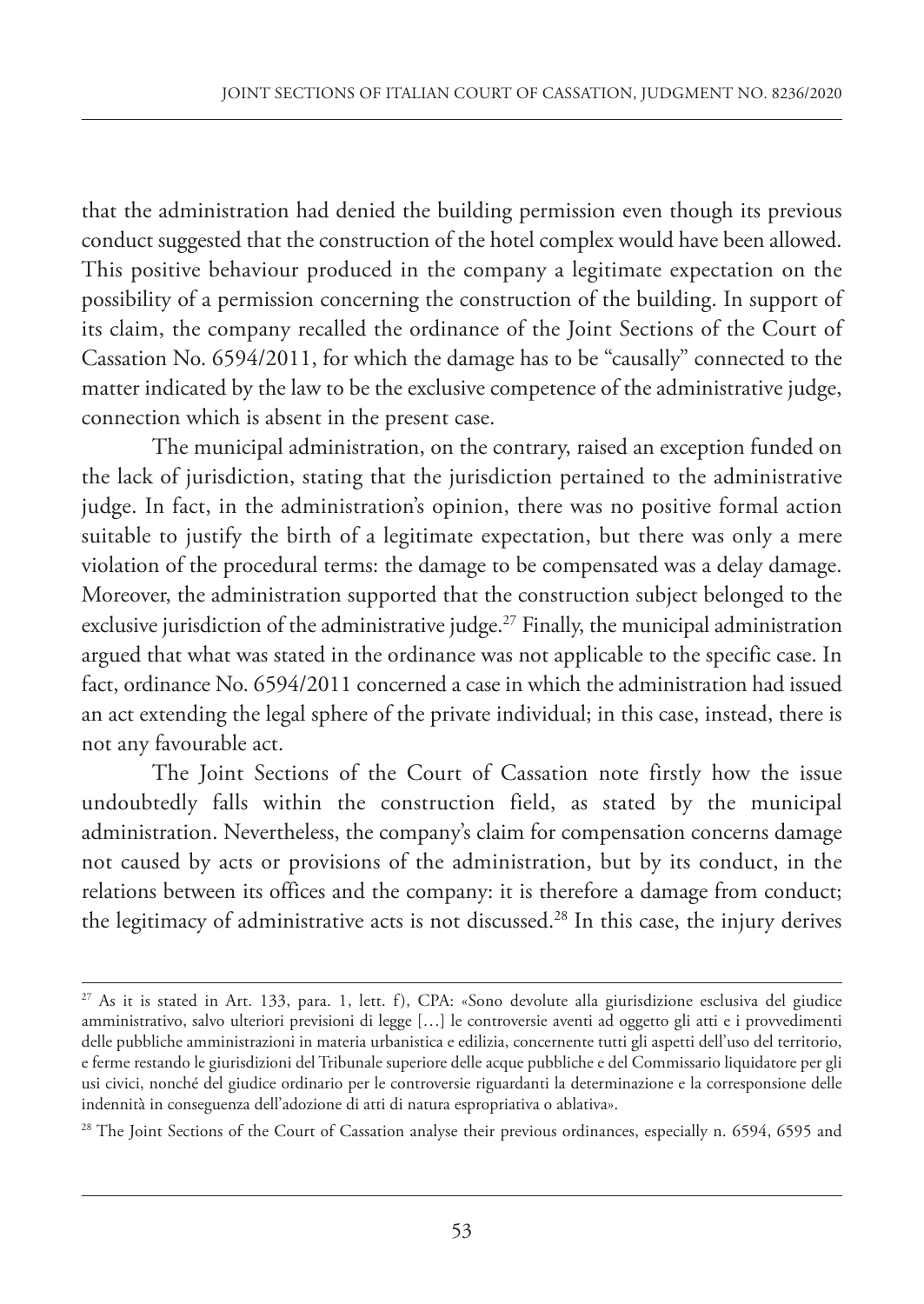from the violation of the rules of correctness and good faith of private law, to which the behaviour of the public administration must conform. The violation of these rules gives rise to a responsibility of qualified social contact, for the overall behaviour held. 29 The qualification derives from the status of the public administration as a subject required to comply with the law as a source of legitimacy for its acts.

Moreover, the Court affirms the applicability of the principles expressed in ordinances No. 6594, 6595 and 6596/2011 to the present case. These principles are valid not only when there is an infringement of the reliance deriving from the issuing and subsequent cancellation of an administrative act, but also when no provision has

<sup>6596/2011,</sup> in which the judges determined the existence of the ordinary judge's jurisdiction. In all cases, private individuals complained the damage of their expectations on the legitimacy of favourable acts later annulled; they also asked for compensation for their negotiating decisions made in the meantime, trusting in the legitimacy of the acts. In the opinion of the Court of Cassation, the jurisdiction belongs to the ordinary judge as there is no infringement of a legitimate interest but of a subjective right: the "right to the preservation of the integrity of assets", harmed by the choices made trusting in the legitimacy of administrative acts. The three mentioned ordinances overcame the previous jurisprudential orientation, for which a mere connection of the dispute with a matter indicated by the law was enough to establish the exclusive jurisdiction of the administrative judge: the damage has to be "causally" connected to the matter indicated by the law to be the exclusive competence of the administrative judge.

Neither Art. 7, para. 1, CPA, nor Art. 30, para. 2, CPA affect the provisions of the ordinances. Article 7, para. 1, CPA devolves disputes concerning legitimate interests and, in the particular matters indicated by law, subjective rights, about the exercise or non-exercise of the administrative action to the administrative jurisdiction. In fact, this article, mentioning the exercise or non-exercise of the administrative action, implicitly requires that there must be a link, even mediated, to the exercise of administrative power. Article 30, para. 2, CPA establishes that, in cases of exclusive jurisdiction, the administrative judge may also be required to establish compensation for damage from injury to subjective rights. Administrative jurisdiction over subjective rights presupposes that they are involved in the performance of the public function; therefore, also in matters of exclusive jurisdiction it is necessary that the dispute is inherent in a situation of power of the administration. This inherence does not exist when the cause of the damage, for which compensation is requested, is not the bad exercise of administrative power but an illicit behaviour, which is independent of the exercise of power. It is necessary for the administration to act as an authority to entrench administrative jurisdiction, i. e. the administration must exercise its powers or adopt conduct relating to the exercise of the public function.

<sup>29</sup> Joint Sections of Cassation, 28 April 2020, n. 8236, para. 32: «Il dovere di comportarsi secondo correttezza e buona fede rappresenta, infatti, una manifestazione del più generale dovere di solidarietà sociale, che trova il suo principale fondamento nell'articolo 2 della Costituzione e grava reciprocamente su tutti i membri della collettività. Tale dovere si intensifica e si rafforza, trasformandosi in dovere di correttezza e di protezione, quando tra i consociati si instaurano momenti relazionali socialmente o giuridicamente qualificati, tali da generare, unilateralmente o, talvolta, anche reciprocamente, ragionevoli affidamenti sull'altrui condotta corretta e protettiva […]».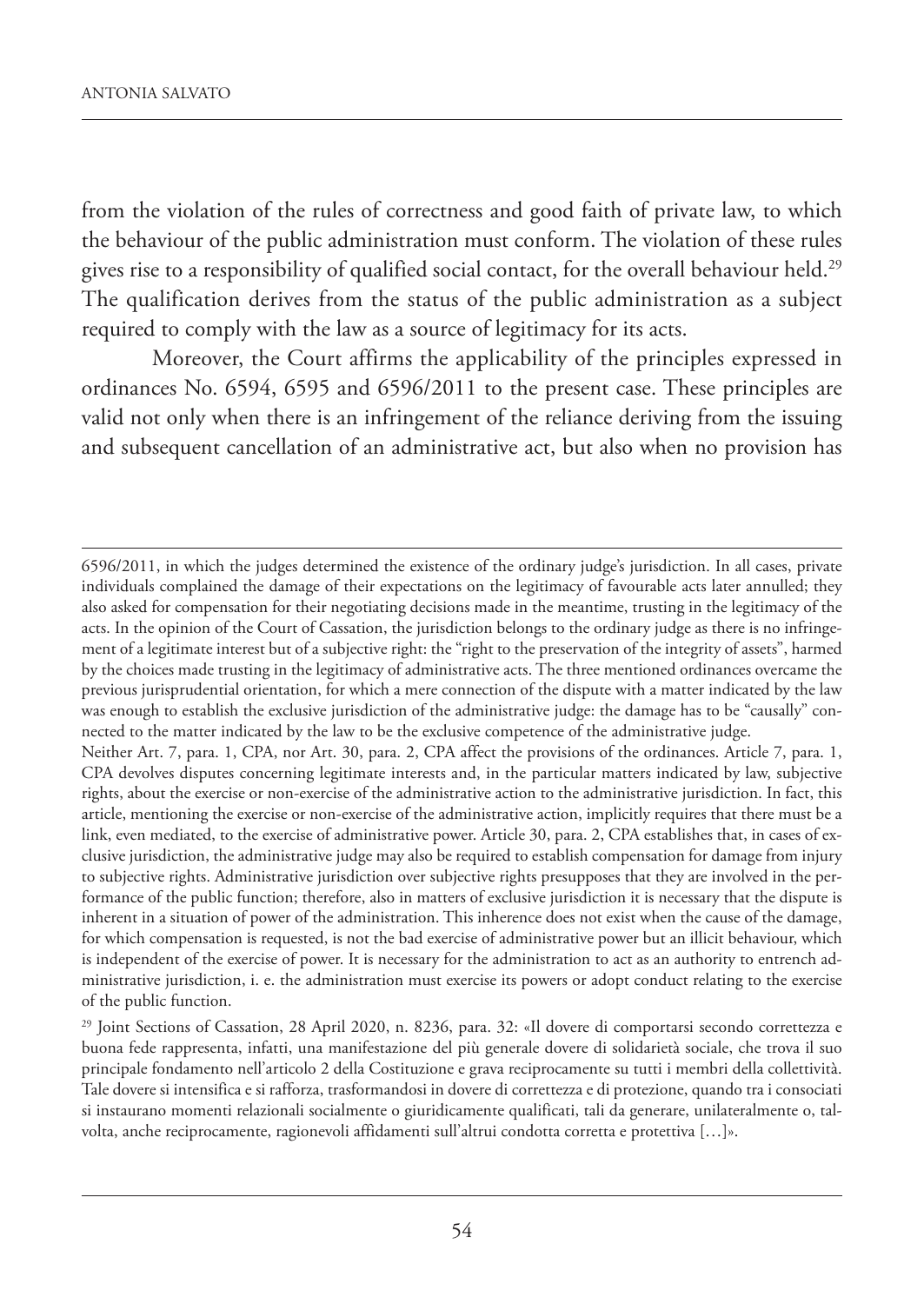been issued. 30

Lastly, the Court, affirming that in the present case administrative behaviour is not linked, not even mediately, to the exercise of administrative power, declares the jurisdiction of the ordinary judge.

#### *5. Emerging problems and final considerations*

In their 2020 judgement, the Joint Sections underline the behavioural duties of the public administration, which has not only to respect publicistic rules, but it has a general duty of fairness in its action. Therefore, the Joint Sections states what has already been found in the previous case-law. The responsibility of the public administration in its relationship with the private individual is of a "qualified social contact" nature. What is protected is not the so-called "legitimate expectation" – which implies only the verification of the legitimacy of the acts of the public administration –, but an autonomous situation, protected in itself, and not in its connection with the public interest. 31

Moreover, the judges of the Court of Cassation, underlining that the behaviour of the public administration considered harmful is not related to any institutional purpose, implicitly claim that two relationships are established with the initiating of the administrative procedure. The first one is a publicistic relationship, subjected to the jurisdiction of the administrative judge. The second one is a private relationship, which is not functionally related to public power but only occasioned by it; thus, this relationship is subjected to the jurisdiction of the ordinary judge.

The Court's conclusions contain several critical profiles. 32

Firstly, the provision of a different jurisdiction, depending on which aspect is harmed in the relationship between the administration and the private individual, leads

<sup>30</sup> Joint Sections of Cassation, 28 April 2020, n. 8236, para. 34.

<sup>31</sup> Joint Sections of Cassation, 28 April 2020, n. 8236, para. 28.2: «si tratta, in sostanza, di un'aspettativa di coerenza e non contraddittorietà del comportamento dell'amministrazione fondata sulla buona fede».

<sup>32</sup> See also G. TULUMELLO, *Le Sezioni Unite e il danno da affidamento procedimentale*, available at <https://www.giustizia-amministrativa.it/documents/20142/1717313/LE\_SEzIONI\_UNITE\_E\_IL\_DANNO\_ DA\_AFFIDAMENTO\_PROCEDIMENTALE\_Tulumello.pdf/3d6e52a7-c529-4a49-d979-feb15f10a18c>.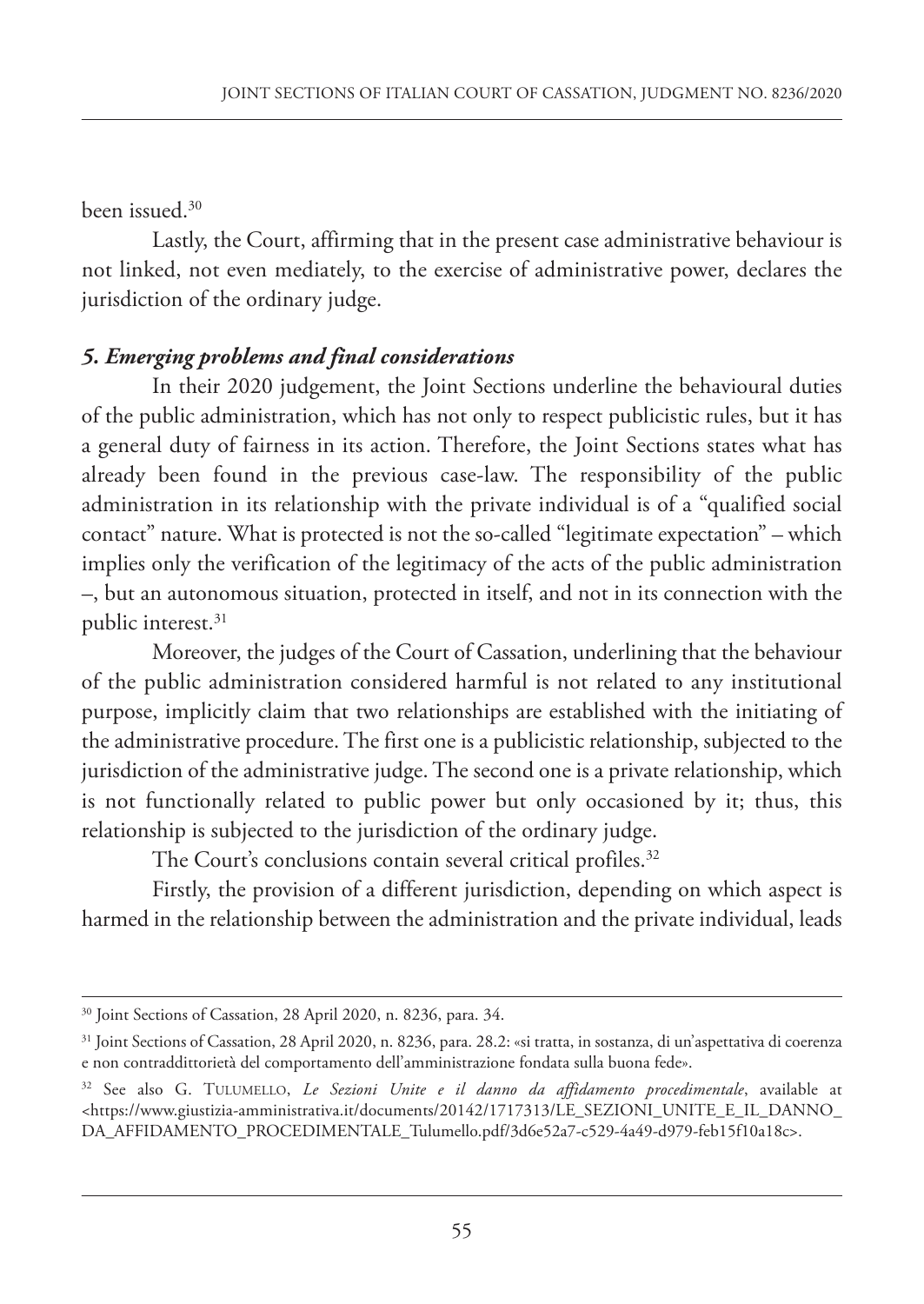to a greater difficulty for the subject to reach full protection. In fact, in the context of the same relationship, the private individual must act before two different judges. <sup>33</sup> The Court of Cassation changes the concept of legitimate interest, degrading it to mere compliance with publicistic rules. As mentioned above, <sup>34</sup> legitimate interest is not just an interest in compliance with the law by the public administration, but it is a complex substantive position: the demand that the public administration performs its functions correctly. There is no autonomous subjective right to respect the rules of conduct because misbehaviour is not an independent element of evaluation. The judges create a *tertium genus* with respect, on the one hand, to administrative behaviours – in the strict sense – and, on the other, to behaviours that are direct or indirect exercise of power: the Joint Sections mention "behaviours occasioned by the exercise of power". 35

Secondly, the Joint Sections affirm the duplication of the relationship between public administration and private individual. However, public administration cannot be, at the same time, both a public and private entity: public administration acts only as an authority in the administrative procedure. This unitary relationship is also confirmed by Art. 6 of the European Convention of Human Rights (ECHR) – "right to a fair trial" –, which states that the public administration must respect the correct procedure, understood as the only system of rules. <sup>36</sup> Evolution of the concept of legitimate interest implies that the administrative judge evaluates the entire administrative relationship and not just the administrative act. Otherwise, it would be

<sup>&</sup>lt;sup>33</sup> This same criticism was also raised in the past against the mentioned judgement of the Joint Sections of the Court of Cassation n. 500/1999.

<sup>34</sup> See *supra*, para. 1.

<sup>35</sup> G. TROPEA, A. GIANNELLI, *Comportamento procedimentale, lesione dell'affidamento e giurisdizione del g.o. Note critiche (Nota a Cass., Sez. un., 28 aprile 2020, n. 8236)*, 2020, available at <https://www.giustiziainsieme.it/it/ilmagistrato-3/1087-la-cassazione-afferma-la-giurisdizione-ordinaria-da-lesione-dell-affidamento-oltre-il-caso-dellannullamento-di-provvedimento-favorevole-alcune-note-critiche-nota-a-cass-sez-un-28-aprile-2020-n-8236>.

<sup>&</sup>lt;sup>36</sup> Art. 6, para. 1, ECHR: «[i]n the determination of his civil rights and obligations or of any criminal charge against him, everyone is entitled to a fair and public hearing within a reasonable time by an independent and impartial tribunal established by law. Judgment shall be pronounced publicly but the press and public may be excluded from all or part of the trial in the interests of morals, public order or national security in a democratic society, where the interests of juveniles or the protection of the private life of the parties so require, or to the extent strictly necessary in the opinion of the court in special circumstances where publicity would prejudice the interests of justice».